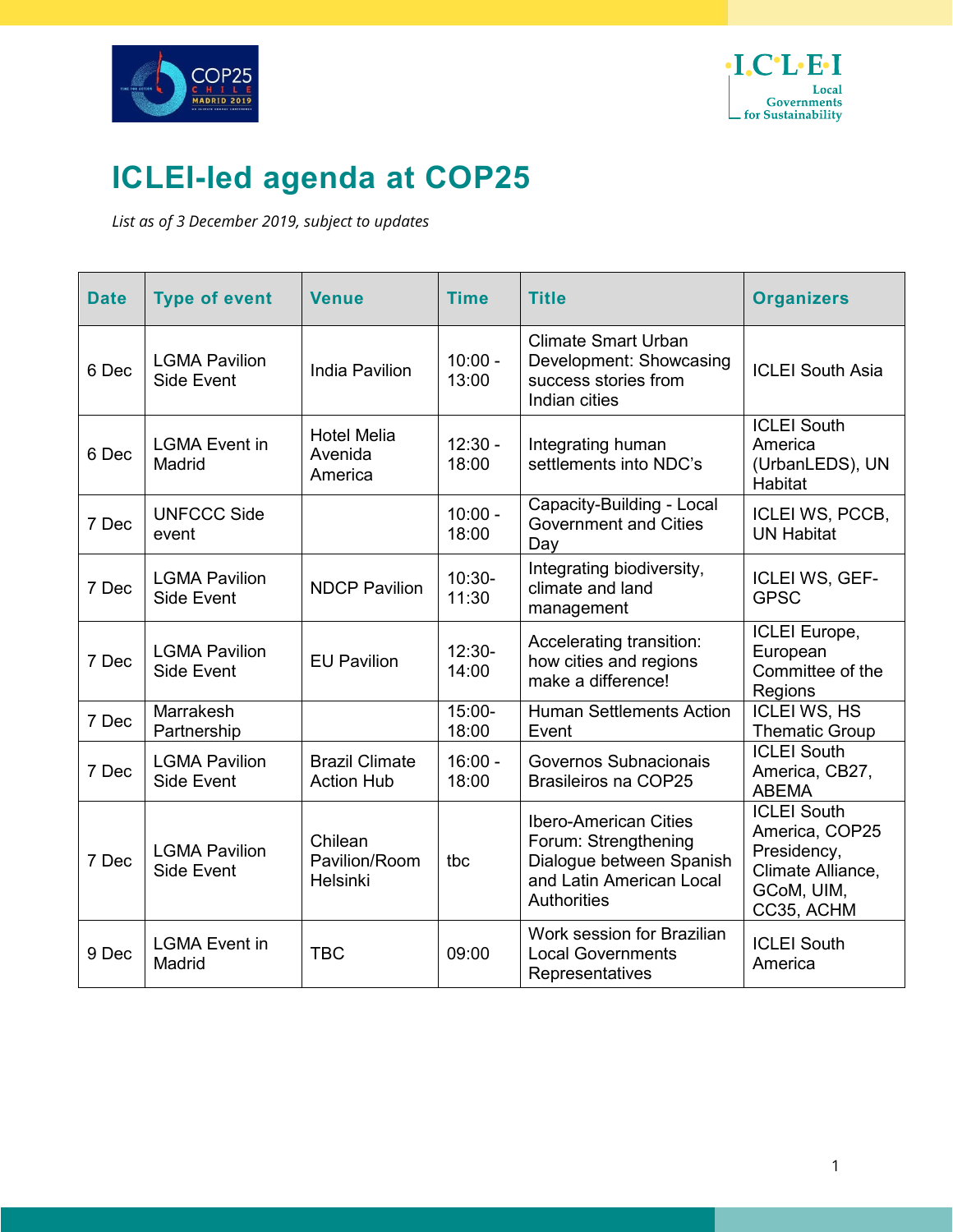

## **ICLEI-led agenda at COP25**

*List as of 3 December 2019, subject to updates*

| 9 Dec | <b>LGMA Pavilion</b><br><b>Side Event</b>       | <b>NDCP Pavilion</b>                   | $10:30 -$<br>11:30 | Advancing climate change<br>goals through multi-level<br>governance and green<br>cities                                       | ICLEI South Asia,<br>Ministry of<br>Planning &<br>Investment,<br>Government of<br>Vietnam, LEDS<br><b>Global Partnership</b><br>and Asia LEDS<br>Partnership (ALP)                                                                                                   |
|-------|-------------------------------------------------|----------------------------------------|--------------------|-------------------------------------------------------------------------------------------------------------------------------|----------------------------------------------------------------------------------------------------------------------------------------------------------------------------------------------------------------------------------------------------------------------|
| 9 Dec | <b>LGMA Pavilion</b><br><b>Side Event</b>       | <b>India Pavilion</b>                  | $10:30 -$<br>12:00 | Multi-Stakeholder Driven<br>Climate Action: Role of<br>Women and Marginalised<br>Communities                                  | <b>ICLEI South Asia</b>                                                                                                                                                                                                                                              |
| 9 Dec | <b>LGMA Pavilion</b><br>Side Event              | Euroclima +<br>Pavilion                | $10:45 -$<br>12:15 | Acción Local para la<br>Implementación de París:<br>La visión de los gobiernos<br>locales de América Latina                   | <b>ICLEI South</b><br>America,<br>Ministerio de<br>Medio Ambiente<br>de Chile,<br>Delegación de la<br>Unión Europea en<br>Chile, CEPAL,<br>C40, FLACMA,<br>Mercociudades,<br>CC35, Pacto<br>Global de Alcaldes<br>por el Clima y<br>Energía,<br>Presidencia<br>COP25 |
| 9 Dec | <b>LGMA COP25</b><br><b>Official Side event</b> | <b>UNFCCC</b><br>Room:5                | $11:30-$<br>13:00  | From NDCs to Climate<br>Emergency - multilevel<br>and collaborative action<br>accelerating global<br>ambition                 | <b>ICLEI WS, GIZ</b>                                                                                                                                                                                                                                                 |
| 9 Dec | <b>LGMA Pavilion</b><br>Side Event              | Polytechnic<br>University of<br>Madrid | 15:30-<br>17:30    | <b>Circular Cities for Nature:</b><br>protecting biodiversity<br>through local and regional<br>circular economy<br>strategies | ICLEI WS, GEF-<br><b>GPSC</b>                                                                                                                                                                                                                                        |